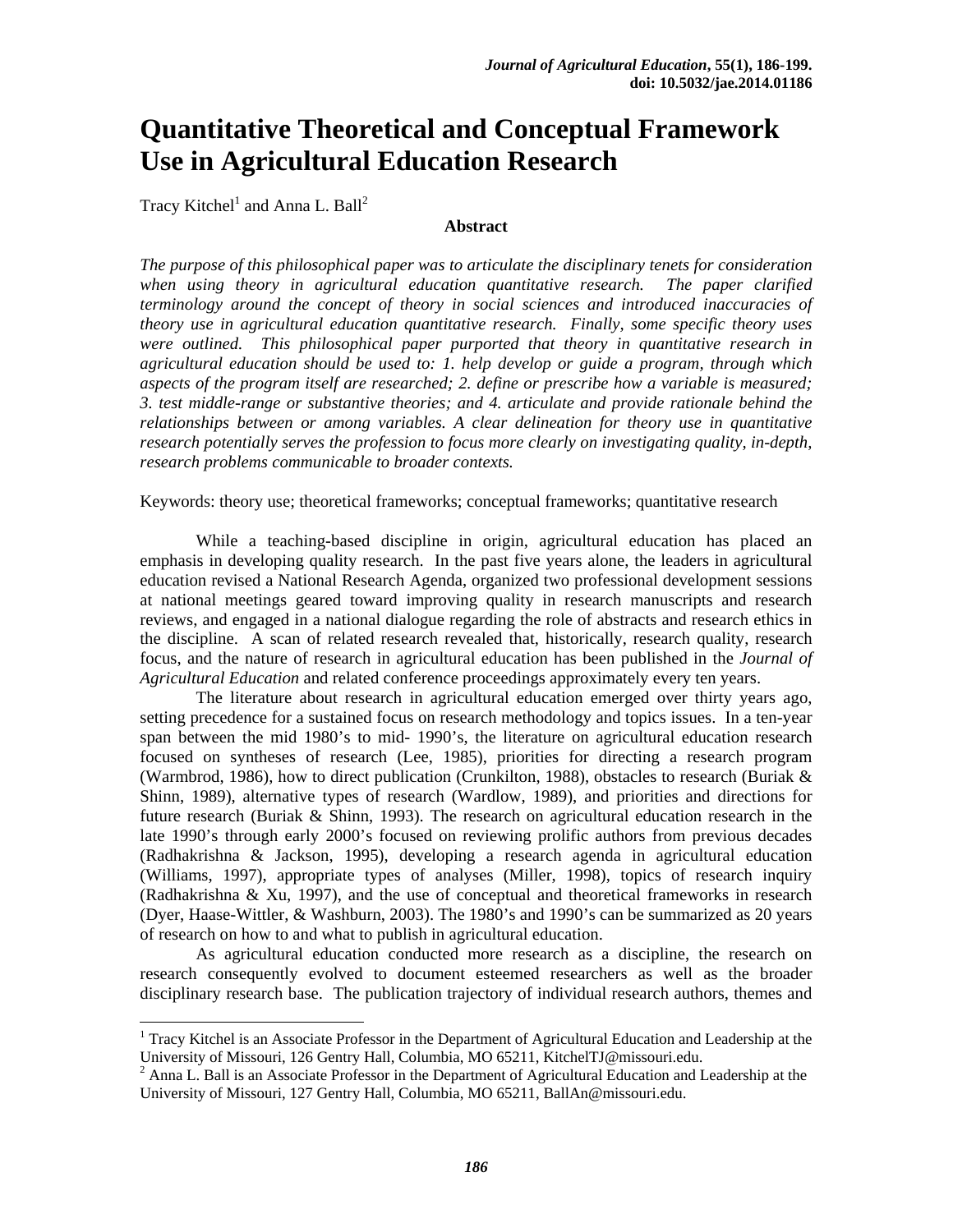methodologies in the *Journal of Agricultural Education* was documented (Edgar, Edgar, Briers, & Rutherford, 2008), and academic departments in agricultural education were ranked based, in part upon the distinguishing characteristics of rigor and research productivity (Birkenholz  $\&$ Simonsen, 2009). The National Research Agenda for the American Association for Agricultural Education (AAAE) was developed in 2007 (Osborne, 2007) and revised in 2011 to outline research priority areas (Doerfert, 2011). Finally, a manuscript in the *Journal of Agricultural Education* developed tenets for enhancing the quality of manuscripts published in the journal (Roberts, Barrick, Dooley, Kelsey, Raven, & Wingenbach, 2011). Through studies on research in agricultural education, it is clear the profession places concern on research topics, methodologies, and quality. Interestingly, over the trajectory on the research on research, the same issues of quality, topics, and methodologies continue to be revisited. Clarifying theory use, which helps shape how a study is framed and developed, could help the profession address these issues.

Researchers in agricultural education have used and misused theory in a variety of ways (Langley, Thieman, Martin, Kovar, & Kitchel, 2011), despite a clear emphasis on professional development for and research publications about research in the profession. Generally speaking, faculty have diminished research capacity in regard to time and fiscal resources, and focus a great deal of time in teaching, outreach, and service-related activities. In addition to time constraints, agricultural education comprises a very broad disciplinary research base, which could be viewed as a lack of focus. Agricultural education, as a discipline of approximately 200 members, (American Association for Agricultural Education, 2012) comprising agricultural communications, Extension, leadership, and teacher education across the six broad research priority areas of: public and policy-maker understanding of agriculture and natural resources, professional and scientific workforce for the  $21<sup>st</sup>$  century, new technologies, practices, products and adoption decisions, meaningful engaged learning, efficient and effective agricultural education programs, and vibrant resilient communities (Doerfert, 2011).

Other, much larger social sciences-related disciplines might research the equivalent of one of those research areas with many more researchers who have much higher individual research appointments. In addition to breadth of topics, research in agricultural education has diversified in methodologies. Ten years ago, primarily descriptive-correlational designs were utilized in research published in the *Journal of Agricultural Education* (Dyer, Haase-Wittler, & Washburn, 2003), while currently, qualitative research has become a much larger focus in journal publications (Roberts et al, 2011). Thus, potential time constraints, a very broad topical scope, and a broad methodological base create challenges for new faculty and graduate students attempting to negotiate quality research in agricultural education. A solid understanding of theory use should help faculty and graduate students to focus and, therefore, be more efficient about their scholarship. Now that the importance of such an philosophical investigation has been established, it is important to situate theory to fully develop an architecture for its use. *Theory Situated* 

Once a researcher has developed a sound problem, the next step in appropriately situating theory within research is to consider the paradigm or worldview for the research inquiry. While a number of paradigms or worldviews inform a variety of research in the social sciences, for sake of clarity and brevity in this philosophical paper, we argue the majority of quantitative research in agricultural education has been approached through a post-positivist epistemological lens. Postpositivist worldviews guide research that is logical, reductionist in nature, deductive in approach, systematic, and determined by *a priori* theories (Creswell, 2009). It should be noted this study did not address qualitative theory use, as qualitative research is an entirely different paradigm and requires a different approach. Once theories are properly situated in a paradigm or worldview, the specific approach to inquiry can then be considered.

Typical approaches to post-positivist quantitative inquiry in agricultural education include *basic or pure*, *applied*, and *action* research (Dyer, Haase-Wittler, & Washburn, 2003). Generally speaking, the aim of basic or pure research is to develop knowledge for the sake of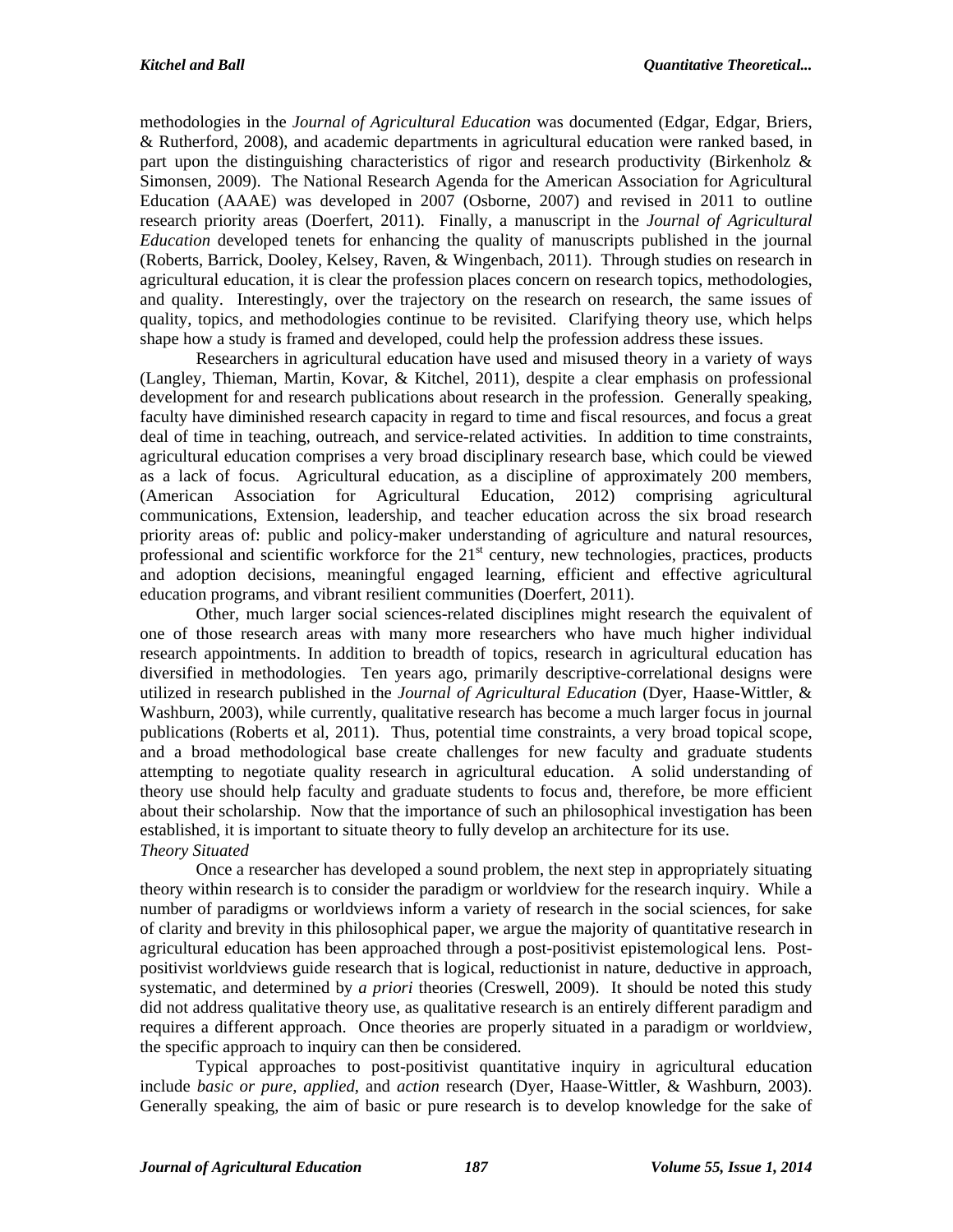knowledge, without a commercial, practical, or problem-based outcome as the focus (Biglan, 1973a). In contrast, the aim of applied research is to solve practical problems or improve humankind. As a subset of applied research, action research is a process, as well as a mode of inquiry. Action research serves to improve practice and is conducted by practitioners in very specific contexts (Stringer, 1999).

In addition to the basic or pure and applied spectrum for inquiry, Biglan (1973b) further identified a hard-soft dimension to a discipline. *Hard disciplines* tend to have a singular paradigm, whereas *soft disciplines* are multifaceted. "Fields that have a single paradigm will be characterized by greater consensus about content and method than will fields lacking a paradigm" (p. 202). The field of education has been identified as applied-soft by Biglan (1973b). Thus, education embraces multiple notions of the nature and origins of knowledge, and utilizes inquiry to expand knowledge for a practical or human use. As a sub-discipline of education, agricultural education is more deeply entrenched in the applied realm of inquiry. Agricultural education, by inquiry, is an applied discipline of a soft-applied discipline. Thus, research in agricultural education rarely, if ever engages in basic or pure research. Once the research paradigm, approach to inquiry, and disciplinary focus are properly delineated, theory then can "provide the basis for conducting a study" (Roberts, et. al., 2011, p. 2).

# **The Problem**

Theory is central to educational research (Thomas, 1997). Theory guides inquiry and interpretation and affords academic rigor to scholarly work. Research void of theory, or *atheoretical research*, while not uncommon in social sciences, is often seen as problematic for the advancement of a discipline (Shoemaker, Tankard, & Lasorsa, 2004). Agricultural education needs to clarify use of theory because of the broad scope of research topics and methodologies, and limited research capacity and resources of individual faculty members. A clear delineation for and proper application of theory use in agricultural education would allow the profession to focus more on addressing the broad problems outlined by the National Research Agenda, and less on professional development around research. Additionally, a clear delineated approach for theory use is needed to rectify the ambivalence surrounding theory use, misuse, and associated terminology in the agricultural education literature. A stronger architecture for theory use in agricultural education serves to further connect the body of knowledge within the discipline and to broader fields.

# **Purpose and Objectives**

The purpose of this philosophical paper was to articulate the disciplinary tenets for consideration when using theory in quantitative research in agricultural education. To accomplish this purpose, several objectives were constructed:

- 1. Clarify the definition of theory in quantitative research in agricultural education;
- 2. Articulate proper theory use, as well as various inaccuracies of theory use in agricultural education; and
	- **3.** Articulate a framework for theory use in agricultural education quantitative research.

# **Methods and Procedures**

The design of this study was philosophical in nature. A clear philosophy serves to develop cannons for what is "real, true, and of value" for a profession. Philosophical approaches to research are generally void of traditional research methods, but rather serve to argue a specific aspect of a disciplinary knowledge base (Burbles & Warnick, 2006). Sound philosophical methods include rigor in research review, well-articulated focus, and acknowledgement of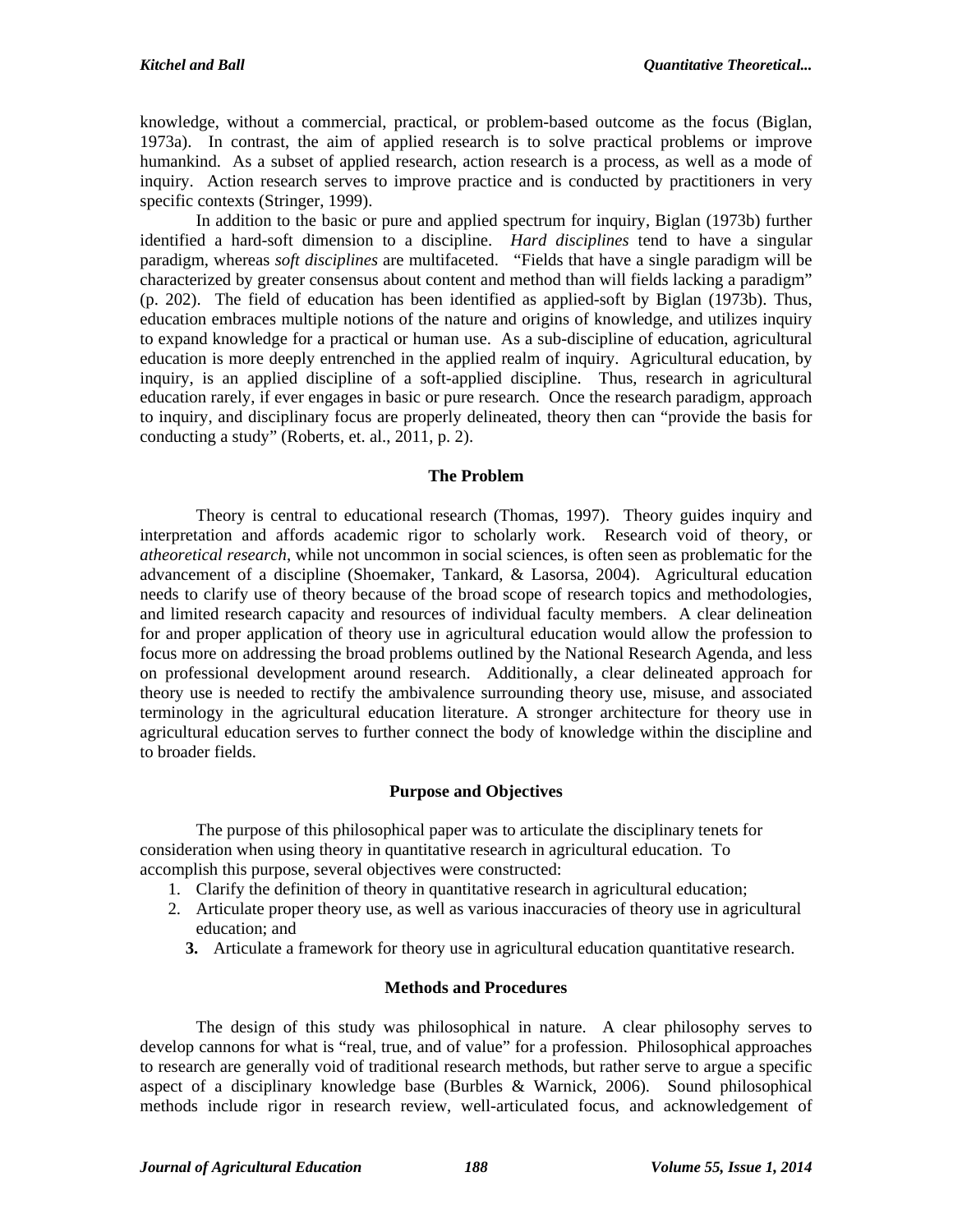multiple perspectives (Burbles & Warnick, 2006). The researchers approached this philosophical paper through a constructivist epistemological lens (Guba & Lincoln, 2005), viewing knowledge as a product of collective human consciousness, with the goal of creating a narrative to expand the professional discourse regarding this topic. To ensure rigor, the researchers focused the philosophical lens and subsequent review of literature toward the scope of theory use in educational and agricultural education research from 1985 to present. Frequent peer debrief was utilized to ensure credibility and trustworthiness of the philosophical reflection.

## **Definition of Theory**

The first objective for this philosophical paper was to clarify the definition of theory in agricultural education quantitative research and adopt a common terminology. Barriers to proper theory use in education and other social sciences research include: theory has taken many different meanings, there are different kinds of theories used, and there is confusion among the terms for identifying and situating theories within the literature review of a manuscript. Proper theory use begins with clarity about what theory is, a delineation of appropriate types of theory in agricultural education research, and clarity of terminology for theory.

# **Theory Defined**

While the roles of theory have been disputed in educational research (Thomas, 1997), seminal quantitative research methods texts appear to delineate theory by fairly straightforward definitions. In educational research methods texts, Creswell (2009) and Ary, Jacobs and Razavieh (2002) used Kerlinger's (1979; 1986; as cited by Ary, et al., 2002) definition of theory. Kerlinger (1986) stated that theory is "a set of interrelated constructs or concepts, definitions, and propositions that presents a systematic view of phenomena by specifying relations among variables, with the purpose of explaining and predicting the phenomena" (p. 9). In the field of communication, Wrench, Thomas-Maddox, Richmond and McCroskey (2008) stated, "a theory is a proposed explanation for how a set of natural phenomena will occur, capable of making predictions about the phenomena for the future, and capable of being falsified through empirical observation" (p. 13). In both definitions, theories are used to explain and predict phenomena and helps to answer the "what", "how" or "why" particular phenomena occurred.

# **Theory Typology**

In soft-applied disciplines such as education, several different typologies of theory have been identified. Camp (2001) defined different types of theory for career and technical education as adapted from Creswell (1994) including: *grand, middle-range* and *substantive theories.* Grand theory was used to "explain major… phenomena and more are more common in natural sciences," middle-ranged theories "fall somewhere between the working hypothesis... and grand" and substantive theories "offer explanations… limited in scope" (p. 7). Similarly theories have also been delineated by level rather than type. Neuman (2003) described levels of theory as *micro-level* or utilized for a very specific context, *meso-level* as a link between micro and macro, and *macro-level* (larger levels or institutions and societies; tends to be very abstract) theory. Although the definitions of the two sets of terminology are not identical, there is a sense that theories can be classified based upon their size, type and scope of context.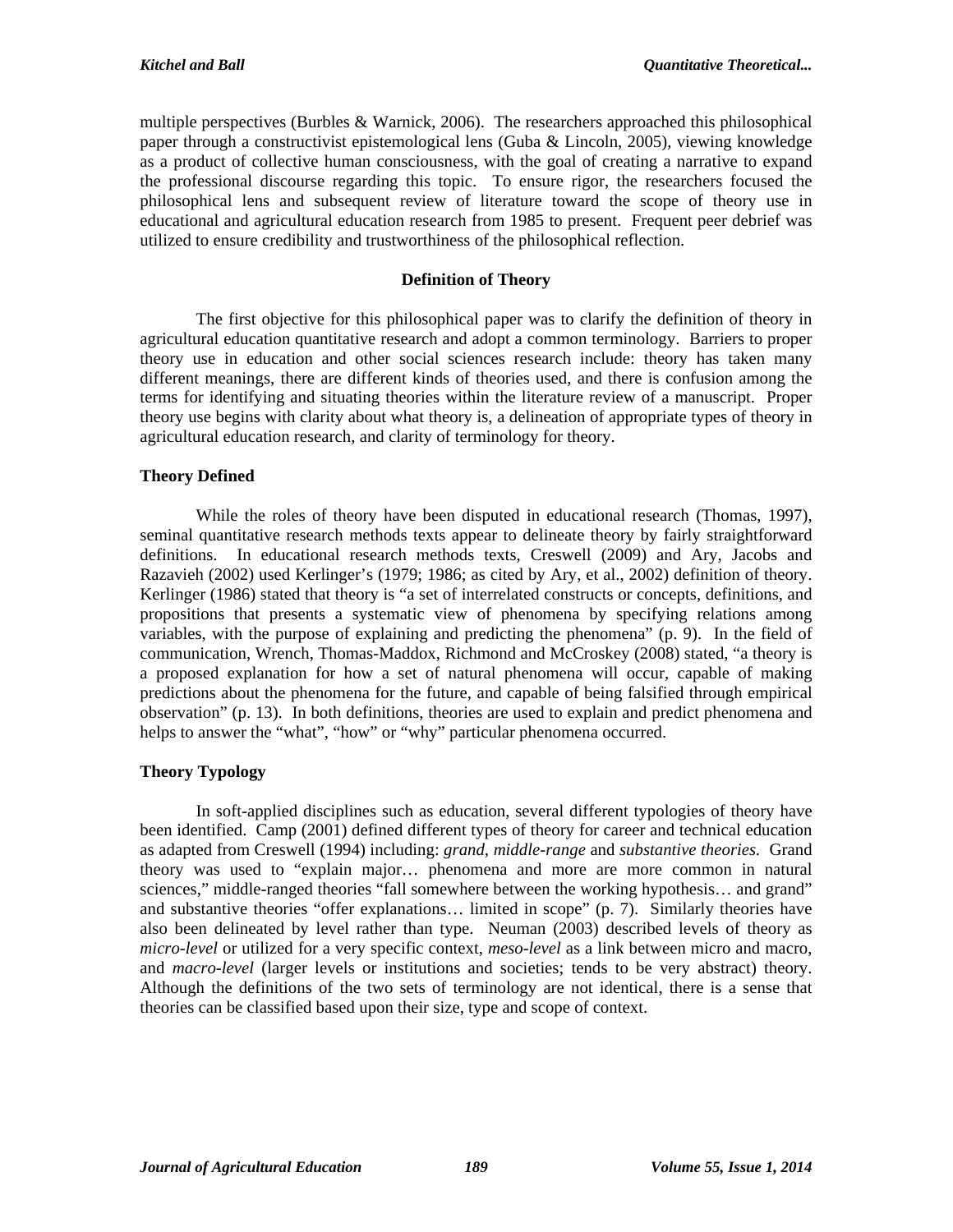## **Clarity of Terminology around Theory**

Terminology around *theory*, such as *theoretical frameworks* and *conceptual frameworks* in social sciences literature reviews have also differed. Although Jaccard and Jacoby (2010) stated the role of theory in social sciences research was not disputed, Thomas (1997) argued that how theory transpires and is ultimately used is unclear. Reynolds (2007) acknowledged there are multiple iterations and intentions for the term theory. When the words framework and model were added to the discussion, theory assumes multiple meanings for various disciplinary uses. Shoemaker, Tankard and Lasorsa (2004) attempted to delineate the terminology for theory, theoretical frameworks, and models by noting the meaning behind the terms depends upon the context in which they are used.

Camp (2001) further acknowledged the lack of clarity regarding the terminology related to theory and theoretical frameworks in career and technical education. He posited that when a conceptual framework is used in a research study, it is done so in the absence of a grand theory or reputable middle-range theory. Camp continued, "if the conceptual framework begins with a supportable premise and then extends that premise through a logical path of reported research and clear reasoning to form the basis for the study, then it is in fact a substantive theory" (p. 18). Therefore, a conceptual framework can be defined as a representation of substantive theory if there is a solid rationale, which accompanies said framework. Shoemaker et al. (2004) supported this stating that while a theory could explain or predict, a model merely describes. In Figure 1, a very simplistic conceptual model illustrates a relationship between Variable A and B, but not why said relationship exists. Shoemaker et al. state, "though a model is not a theory, a model can be used to represent a theory" (p. 112) and continue that a model helps describe an object or process, but theory is needed if the author intends to "understand how the object or process works" (p. 112).



*Figure 1*. A conceptual framework in its simplest form

For the sake of clarity and given the number of labels and typology outlined thus far, we purport the following terms be adopted for agricultural education. First, the terms *theory* and *theoretical framework* (we argue these terms are interchangeable) are defined as a statement or complex argument explaining and/or predicting phenomena. As we synthesized previously, theory should answer the "what", "how" and/or "why" particular phenomena occurred. Next, we acknowledge theories or theoretical frameworks differ in scope and thus differ in use. The Creswell (1994) typology of *grand, middle-range* and *substantive* is a clear typology for use in agricultural education as cited in our broader field of career and technical education by Camp (2001) and by our own journal (Roberts, et al., 2011). Finally, the terms *conceptual framework* or *conceptual model* (terms we argue are also interchangeable) only refer to a visual diagram or description indicating relationships between or among variables. A conceptual framework or model indicates a relationship exists, but lacks the rationale behind the relationship. Thus, a conceptual framework or model should be based directly on some type of argument or substantive theory (Camp, 2001), or as Shoemaker et al. (2004) implies, be a visual representation of a theory itself.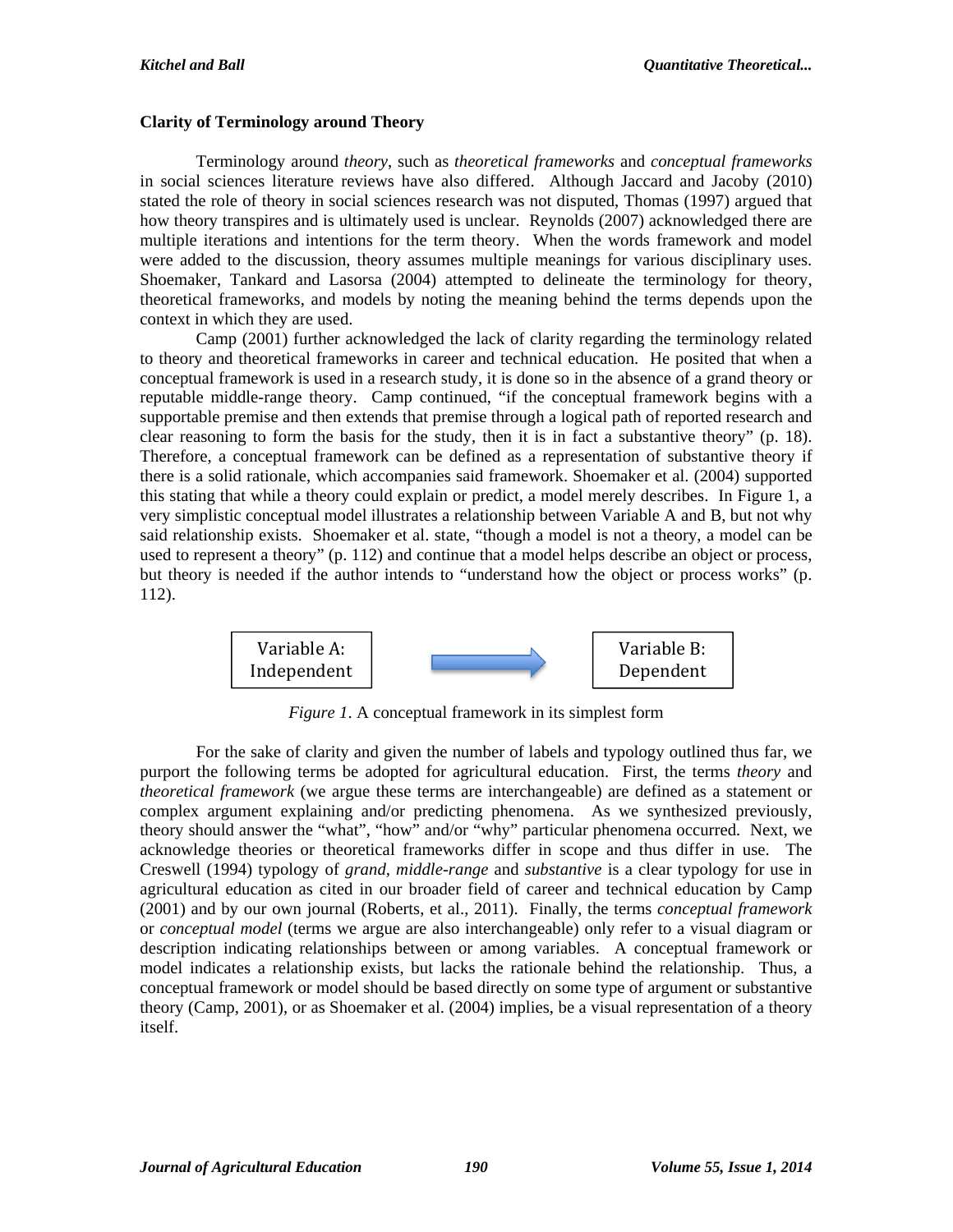## **Theory Use and Misuse**

The second objective for this philosophical paper was to articulate uses of theory as well as inaccuracies of theory use in quantitative agricultural education research. Very little literature articulates how theory could or should be used. However, to understand theory in injury prevention research, Trifiletti, et al. (2005) identified the following three uses (p. 302) for theory:

- 1. Guide design, program or measures;
- 2. Measurement of theory or constructs;
- 3. Tested theory

Theory use in agricultural education quantitative research was investigated in the *Journal of Agricultural Education* from 2007-2011 (Langley, et al., 2011) using the Trifiletti, et al. (2005) category model. The purpose of the study was to determine if theory use in agricultural education aligned with some published standard on theory use. The findings revealed that in the *Journal of Agricultural Education*, theory was used to measure a construct approximately 53-59% of the time, except for in 2007, where theory was used over 74% of the time to measure a construct. Further, very few if any studies used theory to guide program design. Approximately 7-23% of studies over a five year time span used theory in research to test a theory. Finally, the findings revealed an "other" use of theory category that accounted for nearly 10% of theory in 2007, almost 23% of theory use in all articles in 2011, and approximately 33-35% of theory use in articles between 2008-2010. Langely et al. noted that the "other" category tended to be use of theory to rationalize the need for the study rather than to guide a program, measure a construct or test a theory. To present, using theory to rationalize the need for a study has not surfaced in the literature and would not be considered an appropriate use of theory for a research study and thus we discourage using theory in such a way. This finding pressed the researchers to ask questions regarding the quality of theory selected and accurate uses of theory in agricultural education research.

Several inaccuracies or misconceptions of theory in quantitative research have shaped theory use in agricultural education. Use of grand theory, semantic use of theory, mismatching theory for the particular study, and selecting low quality or discounted theories are all practices to be avoided in quantitative research in agricultural education.

# **Using Grand Theory**

One common misuse for theory in quantitative agricultural education research is the inaccurate use of grand theory. As Camp (2001) articulated, grand theories are more common in natural sciences than social sciences. Using a grand theory in a study by approach, assumes that the phenomena can be answered by a singular paradigm. As noted earlier, when single paradigm approach is followed, the discipline tends to align more with a hard versus a soft disciplinary approach (Biglan, 1973a; 1973b). As agricultural education is a soft-applied discipline, it would stand to reason that grand theory use might be problematic for quantitative research in agricultural education. Grand theory use has also been discouraged broadly in education disciplines (Thomas, 1997). The following example is used to illustrate why grand theory use may not be the best choice for a soft applied field. The example is purposely a non-social science example to emphasize the fallacy of using grand theory.

Presume a ball sits on top of a table and falls off. Taking a scientific approach, a researcher wanted to determine why the ball fell off the table. If the researcher applied a grand theory approach, she/he could easily say that gravity explains why the ball fell. On a very broad level, the laws of gravity do explain why the ball fell. However, if the researcher wanted to prevent the ball from falling again, the laws of gravity provide little substantive explanation from an applied or pragmatic viewpoint because there could be a myriad of reasons *why* the ball fell. If a more specific theory were selected to better explain the context, then the researcher could make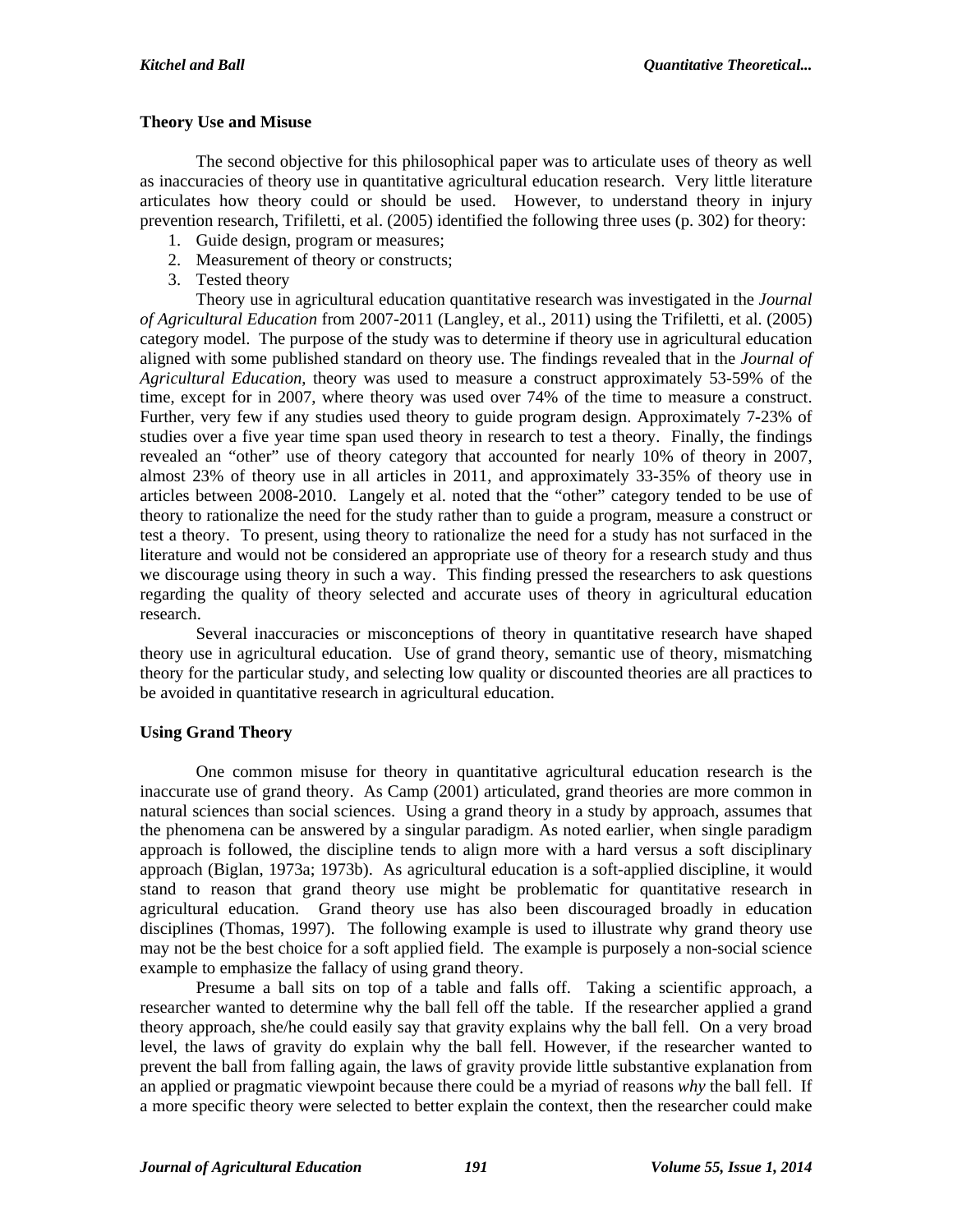conclusions toward preventing the ball from falling again. If the ball fell because the air was pushing it from an adjacent vent, that would lead to further investigation related to placement of the ball or the table. If the ball fell because of an earthquake, then further investigation would ensue related stabilizing the table itself. From an applied standpoint, both examples lead to two different areas of inquiry. When applying a grand theory to research, the researcher loses opportunities to connect the findings to solve a more specific problem. In addition, the researcher potentially loses a clear direction for further research.

It should be noted the use of grand theory could be appropriate in specific ways. In some grand theories, there are more specific tenets that may be more accurately classified as middlerange theory. For example, for the grand theory of Information Processing, one of the middlerange theory tenets is memory (Santrock, 2004). If one was studying some type of rehearsal mechanism such as repetitive lecture capture use as it relates to student achievement, it would be appropriate to briefly identify the grand theory of Information Processing, but spend most of the discussion explaining the tenet of memory and, more specifically rehearsal, to help situate the research and measure the phenomenon.

Related to grand theory use, large-scale conceptual model use can also be problematic. However, if such a conceptual model is used, it should be selected and positioned properly within a study. Some large scale, models are robust and supported by a substantial body of literature, and other models attempt to explain so much, that the model is empty. As outlined in Figure 2, Dunkin and Biddle's (1974; as cited in Cruickshank, 1990) model identifies many aspects of the learning environment, but ultimately, the model explains so much that it is limited in depth to explain any one particular phenomenon with appropriate detail. When one deconstructs the model, it seems to claim that numerous teacher characteristics and student characteristics interact in the learning environment, which lead to long and short-term effects for the students. If a researcher studied two specific aspects (randomly, let us take student social class from "context variables" and attitude from learning from "product variables"), is this study supported well by the model? The authors of this paper claim it is not well supported for the same reason that gravity was an empty explanation for why the ball fell. If the authors connected the literature back to poverty literature, for example, there would have been a stronger connection of the findings to a literature base and a clearer direction for further research. In general, a model like Dunkin and Biddle (1974) would not be a sound choice for contemporary agricultural education research.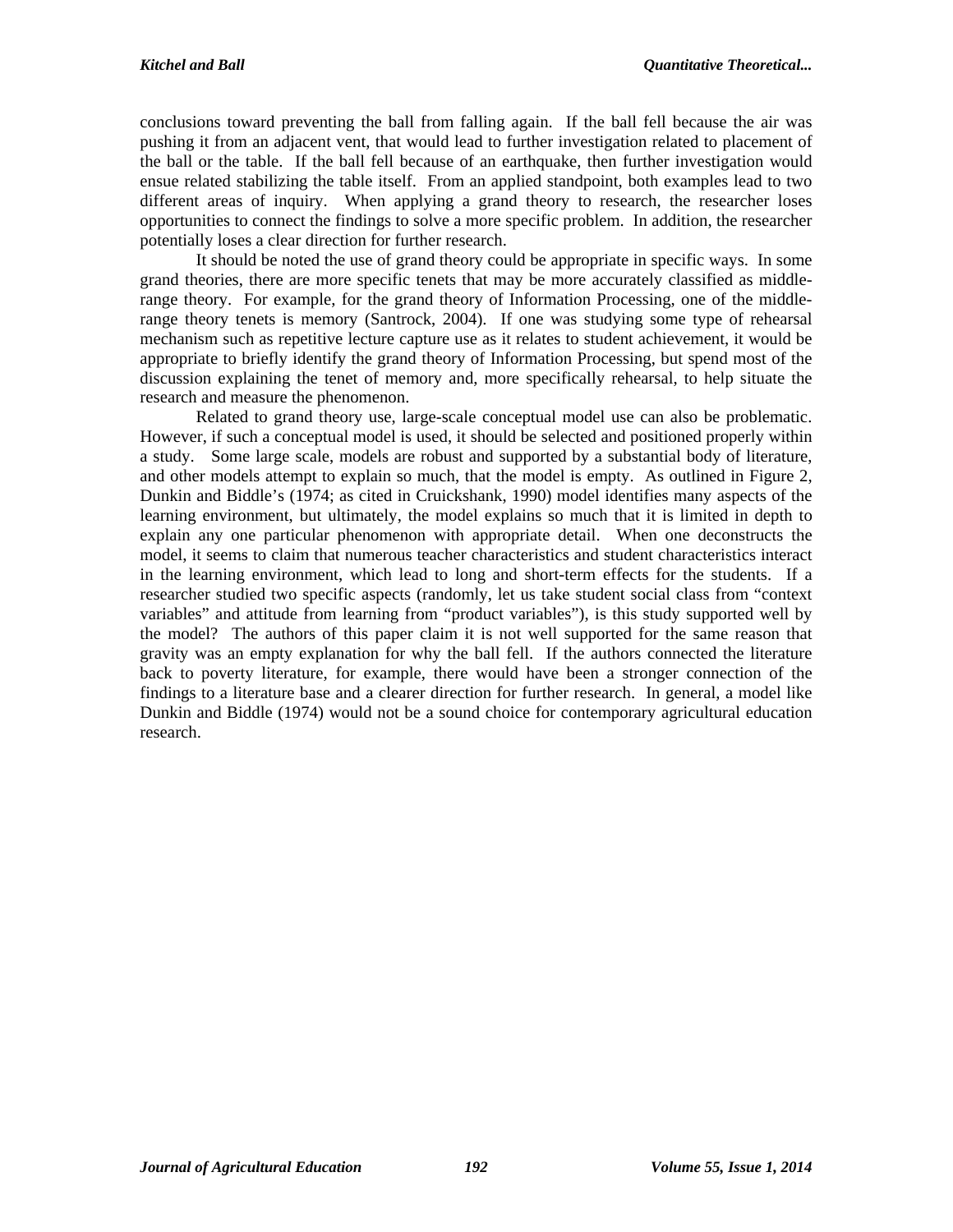

*Figure 2*. Dunkin and Biddle Model

# **Semantic Use of Theory**

Another inaccurate use of theory occurs when the researcher fails to understand the depths of the theory, which translates to a mere semantic use of theory in a literature section of a paper. When a researcher engages in mere semantic use of a theory, the researcher reads a singular explanation or limited information about the theory and uses that limited wording, or those semantics, as the sole theoretical rationale for the study. Semantic use of theory, like use of grand theory, prevents the researcher from connecting the research to substantive concepts, and limits the research path for further research.

An example of semantic use of theory can been seen when inappropriately using the Reciprocal Determinism Model, which is a part of Bandura's larger work in social cognition (Santrock, 2004). In a semantic approach to the theory, one could note the model merely involves the interactions among behavior, person/cognitive factors, and the environment. Therefore, using this model in such as a way could support any study involving a person who behaves in an environment. While an over-simplified example, if a researcher fails to understand the depths of the theory in this case, he or she could inappropriately be using the model by simply associating the variables in their study to the words person, environment and/or behavior.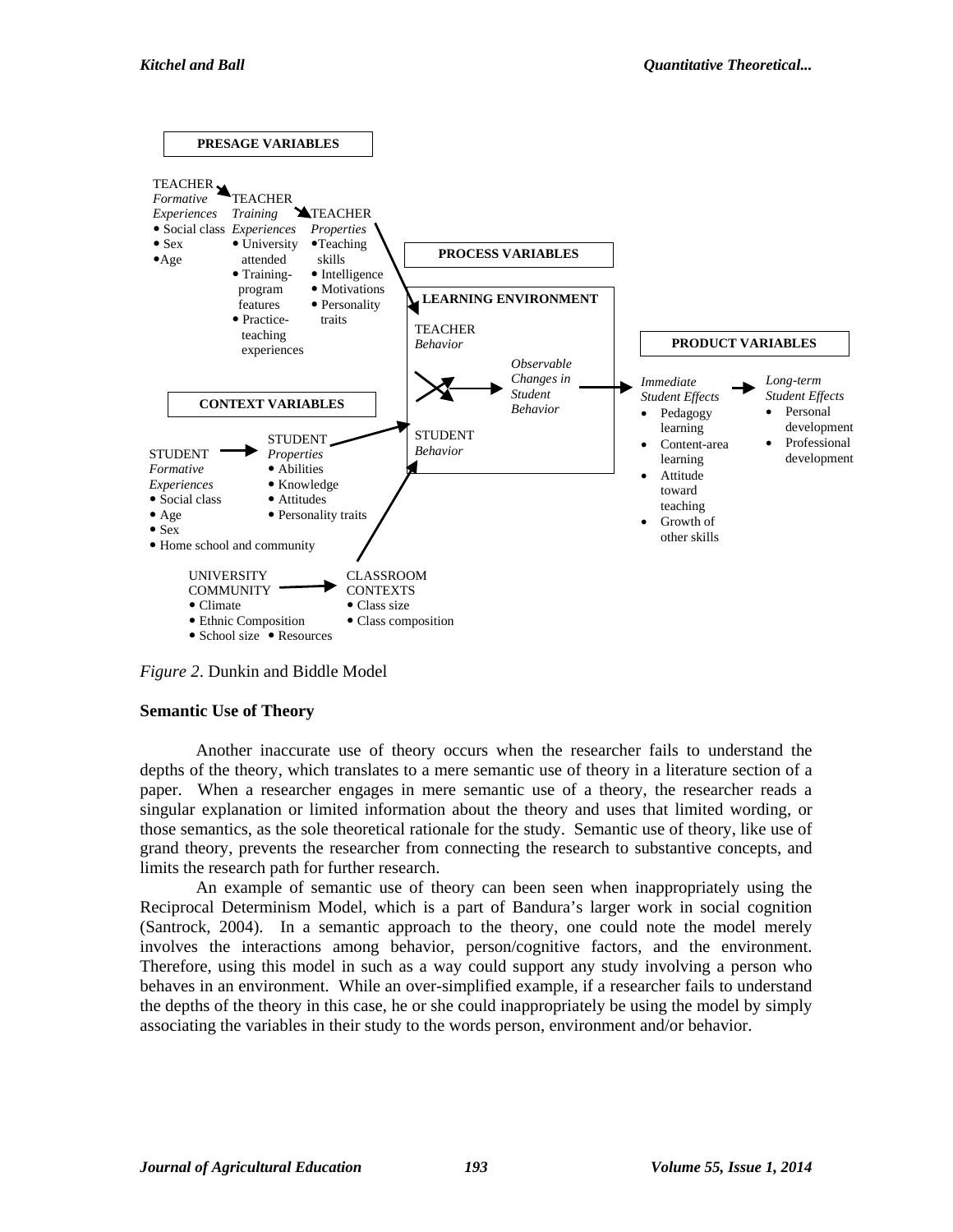#### **Mismatch of Theory to a Study**

Related to semantic use of theory, another potential misuse of theory is the mismatch of theory to the study. Like semantic use, a mismatch occurs for two reasons. First, a mismatch occurs because the researcher does not understand the depths of the theory or fails to hone in on the key aspects to the theory. Secondly, the mismatch occurs because the researcher does not focus on the real research problem. For example, Kolb and Kolb (2005) delineated six propositions about experiential learning. Ultimately, the word "learning" is the first and second word to every proposition in Kolb's theory and thus it is logical to deduce that learning is central to the theory. To that end, if a researcher wanted to investigate agriculture teachers' perceptions of Supervised Agricultural Experience (SAE) practices' roles in community development, one might think about using experiential learning theory. At first glance, Kolb's theory of experiential learning may seem as the appropriate match as SAE's are experiential in nature. We would argue that in this particular example, the use of experiential learning theory would be inappropriate because teacher perceptions, not learning outcomes, were measured in study. In this example, SAEs was the context for the study, not the central focus. When trying to negotiate the appropriateness of the theory, a key question for the researcher would be "is this a community development study about SAE (whereas SAE is the context) or is this an SAE study about community development (whereas community development is the context)? We argue a more appropriate framework would exist in community development literature, as this seems to be a central focus to the study.

A final form of mismatch of theory use in a study is using theory to rationalize the study. As Langley et al. (2011) concluded, approximately 30% of research published in the *Journal of Agricultural Education* from 2007-2011 used theory to rationalize the need of a study. When a researcher uses theory to rationalize, she or he uses theory to justify why the research needs to be conducted. This justification aligns with the problem statement rather than providing a foundation for the variables in the study. Clearly, the research problem and need for the study are important pieces of an Introduction to a study. However, using theory in that manner does not accomplish the same goal of providing a theoretical framework for the study itself because there is no rationale behind connections and relationships between or among the variables.

## **Selecting Low Quality or Previously Discounted Theories**

Agricultural education, as a sub-discipline of the very broad discipline of education, can potentially encompass a very broad range of educational and related social science theories. Researchers in agricultural education are often challenged to stay abreast of contemporary and comprehensive theories and literature regarding the myriad of topics that they often investigate. When selecting and using a theory in a study, it is important to carefully examine theory for quality, but also for timeliness. Theories that were once novel may be presently be discounted, or at the least, updated by more contemporary research. Shoemaker et al. (2004) provided several criteria for consideration in evaluating theories:

- Testability (Can you measure the variables/concepts from the theory?)
- Falsifiability (Is the theory specific enough to be disproved?)
- Parsimony (Is the theory as simple as it can be?)
- Explanatory Power (How much can the theory explain?)
- Predictive Power (How much can the theory predict?)
- Scope (How much can this apply?)
- Cumulative Nature of Science (How many studies contribute to the development and refinement of the theory?)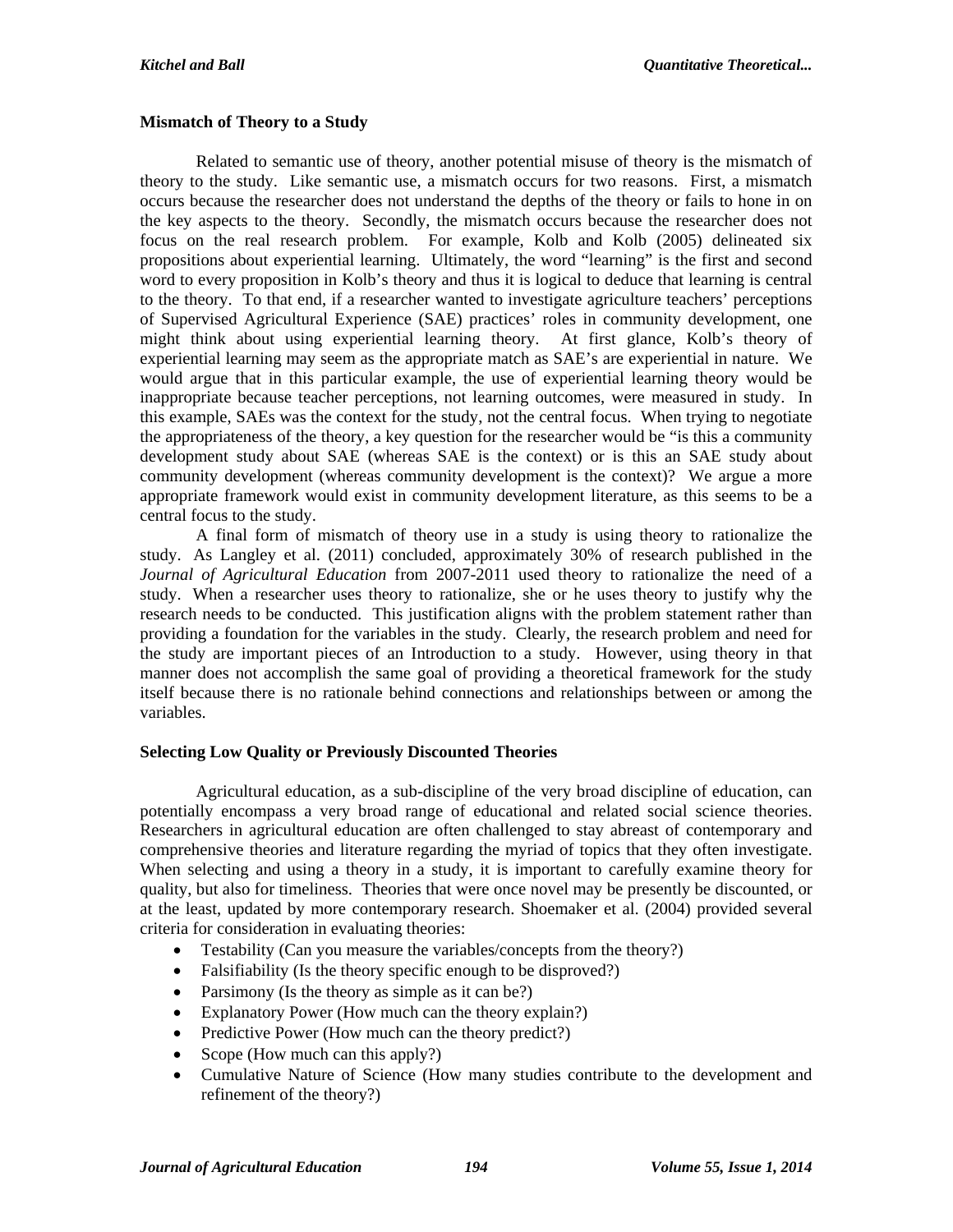- Degree of Formal Development (To what degree is the theory formalized by the researcher and the field?)
- Heuristic Value (Does this theory help generate ideas for more theory?)
- Aesthetics (Is the theory "beautiful" in it's own right?)

Shoemaker provides cautions with his list. For instance, Shoemaker noted that Aesthetics is not an essential criterion, but rather a value judgment. Jaccard and Jacoby (2010) also acknowledged scope as a criterion but noted, "there are times when narrow-ranged theories tend to hold up over time than broader-ranged theories" (p. 32). This supports the notion that scope should also be taken into account with caution as a criterion.

 To summarize, quantitative research in agricultural education has inaccurately utilized theory under the following circumstances: using grand theories or large-scale conceptual models with little explanatory value, having only a surface-level knowledge of a theory, which leads to either semantic use or mismatch of a theory to a study, or use of low level, outdated, or previously discounted theories. Objective three will attempt to identify some key tenets of appropriate use for theory in agricultural education research.

# **Tenets of Theory Use in Agricultural Education Quantitative Research**

Based upon how agricultural education is situated in the grander research paradigm and the misuse of theory, the following tenets for theory use in quantitative research were provided for consideration. First, researchers should strive to match the proper theory with the study. Related to the SAE example provided earlier in this paper, it is essential to understand the underlying question the research is attempting to answer and separate the context from that underlying question. Once the underlying question has been identified, the researcher should strive to understand the literature base in the field or related fields. A surface-level understanding of theory and related literature will lead to a surface level research question. As Carneiro, Cangussú, and Fernandes (2007) state, "any good science begins with a good question" (p .2). There are no shortcuts to doing good research methodology, but the same goes for the development of the question and theory use. The authors argue that historically, agricultural education research has focused solely on methodology, often times at the expense of a deep understanding of the theory and appropriate literature base for a study.

Secondly, conceptual frameworks can be used in quantitative research in agricultural education, but should not be used void of a theory or a substantive review of the literature by which to support the study. As previously noted, Shoemaker et al. (2004) describes the downfalls of model use as not providing rationale behind the connections between variables. However, Camp (2001) supports using models when using a substantive theory approach, where the model is *fully explained and supported* by a dense literature review. In summary, however, the researcher needs to: have sustained, intellectual engagement in the appropriate literature, question all models, fully understand all theories selected as well as the premises behind them, and finally proceed with framing a study utilizing the appropriate theory to serve as the foundation for the entire study.

Thirdly, researchers, in most cases, should use middle-range and substantive theory in quantitative agricultural education research as opposed to grand theory. Grand theory presents issues for agricultural education as an applied soft discipline and does not allow the researcher to connect findings to a focused body of literature. In short, for most quantitative research in agricultural education, grand theory attempts to explain everything while simultaneously explaining nothing and should be avoided when framing studies.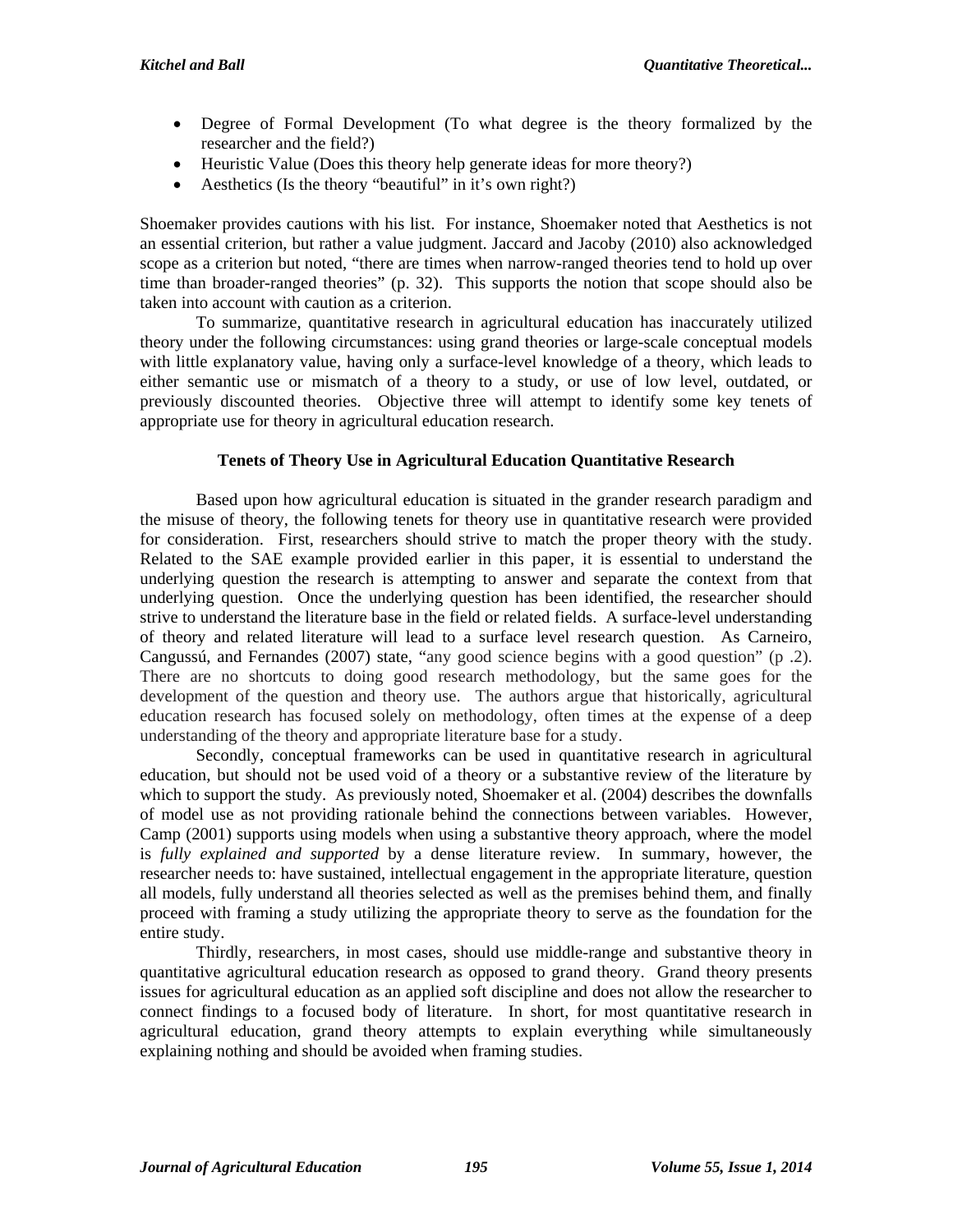Finally, for quantitative research in agricultural education, theory should be used in one of the following ways:

- 1. Theory is used to help develop or guide a program, through which aspects of the program itself it researched (Trifiletti, et al., 2005). Extension, leadership and educational programs could fall under this category of use if said programming is designed by the theory itself.
- 2. Theory is used to define or prescribe how a variable is measured (Trifilett et al., 2005). If a researcher wanted to study personality type, there are multiple ways to operationalize this variable. If a researcher chose the theory provided by Jung (1990), there is a very specific architecture to which personality type is viewed. The Myers-Briggs Type Indicator could be an appropriate measurement tool based on the theory.
- 3. Theory is used to test middle-range or substantive theories. In testing theory, experimental design is the most appropriate methodology.
- 4. Theory is used to articulate and provide rationale behind the relationships between/among variables. For those studies where experimental design is not appropriate, this use category would be most suitable.

## **Recommendations**

Based upon the groundwork established in this study, it is recommended that future studies in agricultural education use these tenets for theory use in quantitative research. It is important to always keep in mind that a solid research question drives the quality of the science (Carneiro, Cangussú, & Fernandes, 2007). The recommended tenets for theory use should lead to a tighter and well-structured literature base, and a much stronger foundation for future studies. As a carpenter would not recommend framing a house on top of a sand pile, the authors of this philosophical paper do not recommend framing a research study with poor theory use. A disproportionate focus on the methods, which ignores good theory use, builds a beautiful house that will sink in the sand.

One of the ways to alleviate a disproportionate focus on methods that negates theory use is to support the development of dense theoretical work. Therefore, it is recommended that the profession not only support but also promote the development of theoretical and philosophical pieces, white papers, and meta-analyses, which develop strong, substantive theory. This can be in the form of current research paper venues (conference and journal) or through supporting white papers as well.

One of the key limitations of this philosophical paper is that it focuses on theory use in quantitative research, and does not include qualitative research. Creswell (1994) noted that theory is used differently in qualitative versus quantitative studies. It is recommended that a philosophical paper regarding the use of theory in qualitative methodologies be developed.

Finally, it is important to note that some research that tends to be program evaluation in nature or some action research can be atheoretical in nature. Atheoretical research is problematic for disciplines (Shoemaker, et al., 2004); however, Thomas (1997) argued that atheoretical research has its place in education. Although atheoretical research can potentially fail to add to the body of knowledge in deep, meaningful ways, it can inform practitioners in specific contexts or provide examples of how educators approach problems of practice. In addition, this paper did not take a stand regarding atheoretical work because of this aforementioned complex conversation. To that end, it is recommended that the profession engage in a conversation about atheoretical work and its place in the profession. Such conversation could lead to the development of a journal that focuses on classroom action, participatory, or program evaluation type research.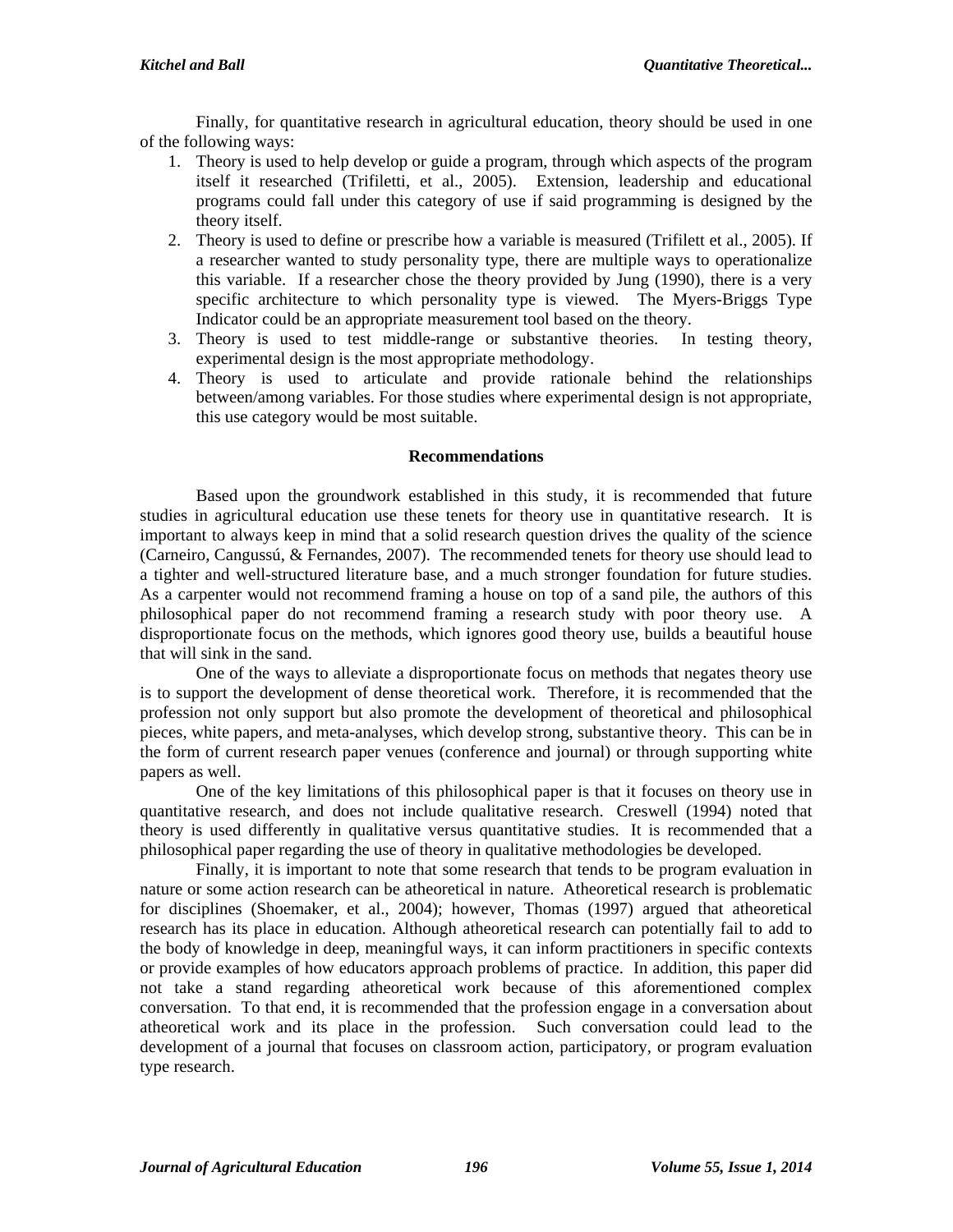#### **References**

- American Association for Agricultural Education. (2012). *Membership database*. Retrieved on January 6, 2012 at www. Aaaeonline.org.
- Ary, D., Jacobs, L. C., & Razavieh, A. (2002). *Introduction to research in education, 6th edition*. Belmont, CA: Wadsworth/Thomson Learning.
- Biglan, A. (1973a). The characteristics of subject matter in different academic areas. *Journal of Applied Psychology, 57*(3), 195-203.
- Biglan, A. (1973b). Relationships between subject matter characteristics and the structure and output of university departments. *Journal of Applied Psychology, 57*(3), 204-213.
- Birkenholz, R. J., & Simonsen, J. (2009). Characteristics of distinguished programs of Agricultural Education. *Proceedings of the 36th Annual National Agricultural Education Research Conference, 312-325.*
- Buriak, P., & Shinn, G. C. (1989). Mission, initiatives, and obstacles to research in agricultural education: A national Delphi using external decision- makers. *Journal of Agricultural Education, 30*(4), 14-23.
- Buriak, P., & Shinn, G. C. (1993). Structuring research for agricultural education: A national Delphi involving internal experts. *Journal of Agricultural Education, 34*(2), 31-36.
- Camp, W. G. (2001). Formulating and evaluating theoretical frameworks for career and technical education. *Career and technical education research, 26*(1), 4-25.
- Carneiro, M. A. A., Cangussú, S. D., & Fernandes, G. W. (2007). Ethical abuses in the authorship of scientific papers. *Revista Brasileira de Entomologia, 51*(1), 1-5.
- Creswell, J. W. (2009). *Research design: Quantitative, qualitative, and mixed methods approaches.* Thousand Oaks, CA: Sage Publications, Inc.
- Cruickshank, D. R. (1990). *Research that informs teachers and teacher educators.* Bloomington, IN: Phi Delta Kappa Educational Foundation.
- Crunkilton, J. (1988). Directing future research efforts in agricultural and extension education through a matrix. *Proceedings of 15th National Agricultural Education Research Meeting*, 324-346.
- Doerfert, D. L. (Ed.) (2011). *National research agenda: American Association for Agricultural Education's research priority areas for 2011-2015*. Lubbock, TX: Texas Tech University, Department of Agricultural Education and Communications.
- Dyer, J. E., Haase-Wittler, P., & Washburn, S. G. (2003). Structuring agricultural education research using conceptual and theoretical frameworks. *Journal of Agricultural Education 44*(2), 61-74.
- Edgar, L. D., Edgar, D. W., Briers, G. E., & Rutherford, T. (2008). Research themes, authors, and methodologies in the *Journal of Agricultural Education:* A ten year look. *Proceedings of the 35th Annual National Agricultural Education Research Conference,* 89-104.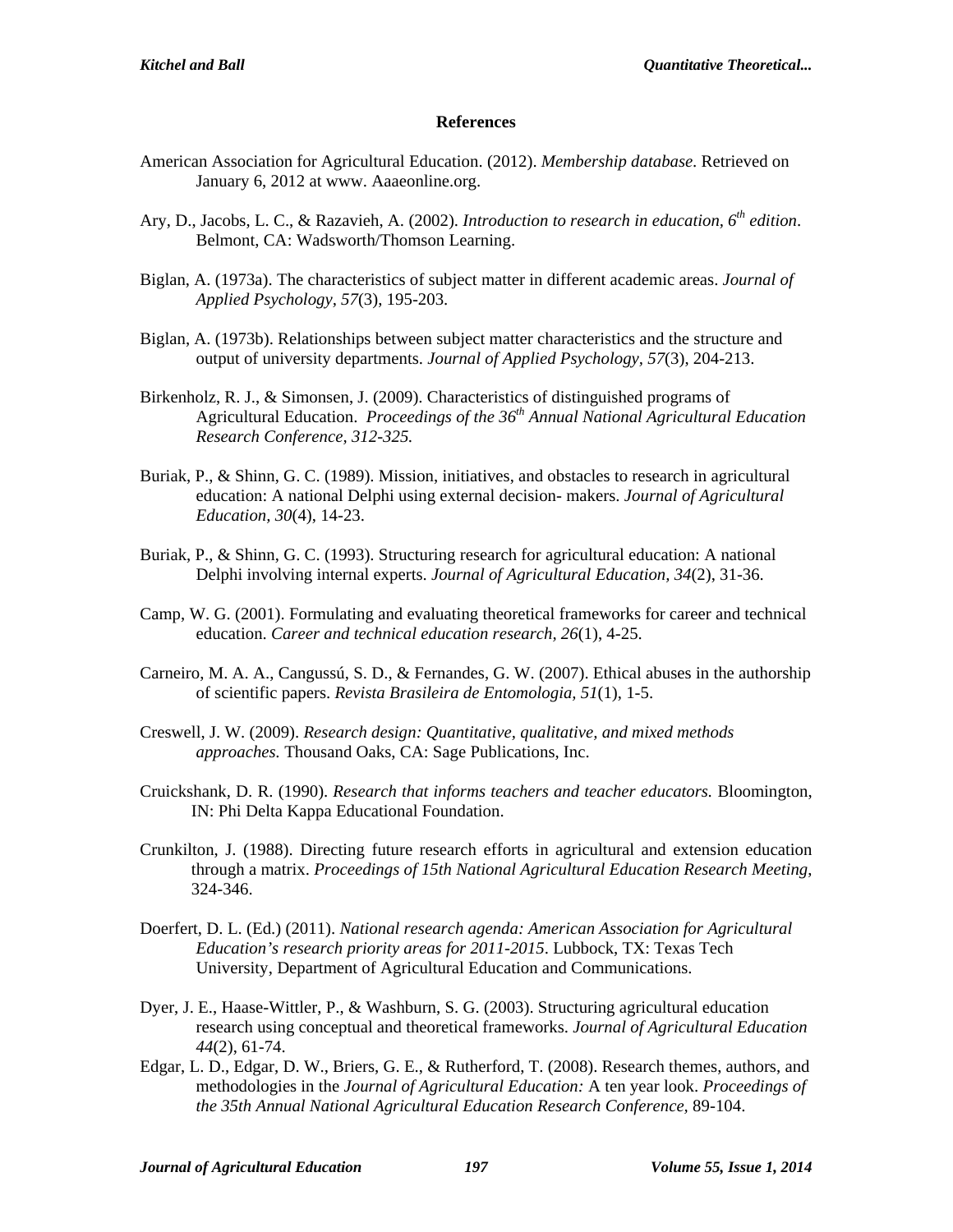- Lee, J. (1985). Agricultural education: Review and synthesis of the research (4th ed.). Information Series No. 298. (Eric Document Reproduction Service, ED260 300).
- Jacard, J., & Jacoby, J. (2010). *Theory construction and model-building skills*. New York: The Guilford Press.
- Jung, C. G. (1990). *Psychological type*. Princeton, NJ: Princeton University Press.
- Langley, G. C., Thieman, E. B., Martin, M. J., Kovar, K. A., Kitchel, T. (2011). The use of theory in agricultural education: A review of JAE articles 2007-2011. Proceedings of the North Central AAAE Conference, 54-56.
- Miller, L.E. (1998). Appropriate analysis. *Journal of Agricultural Education, 39*(1), 1-10.
- Neuman, W. L. (2003). *Social research methods, 5th edition*. Boston: Pearson Education, Inc.
- Osborne, E. W. (Ed.) (2007). *National research agenda: Agricultural education and communication, 2007-2010.* Gainesville: University of Florida, Department of Agricultural Education and Communication.
- Radhadkrishna, R. B., & Jackson, G. B. (1995). Prolific authors in the *Journal of Agricultural Education*: A review of the eighties. *Journal of Agricultural Education, 36*(1), 55-63.
- Radhadkrishna, R. B., & Xu, W. (1997). A review of subject matter topics researched in agricultural and extension education. *Journal of Agricultural Education, 38*(3), 59-69.
- Reynolds, P. D. (2007). *A primer in theory construction*. Boston: Pearson Education, Inc.
- Roberts, T. G., Barrick, R. K., Dooley, K. E., Kelsey, K. D., Raven, M. R., & Wigenbach, G. J. (2011). Enhancing the quality of manuscripts submitted to the *Journal of Agricultural Education*: Perceptions of experienced reviewers. *Journal of Agricultural Education, 52*(3), 1-5.
- Santrock, J. W. (2004). *Educational psychology*,  $2^{nd}$  *edition*. New York: McGraw-Hill Higher Education.
- Shoemaker, P. J., Tankard, Jr., J. W., & Lasorsa, D. L. (2004). *How to build social sciences theories*. Thousand Oaks, CA: Sage Publications, Inc.
- Stringer, E. T. (1999). *Action research, 2nd edition*. Thousand Oaks, CA: Sage Publications, Inc.
- Thomas, G. (1997). What's the use of theory? *Harvard Educational Review, 67*(1), 75-105.
- Trifiletti, L. B., Gielen, A. C., Sleet, D. A., & Hopkins, K. (2005). Behaviorial and social sciences theories and models: are they used in unintentional injury prevention research? *Health Education Research, 20*(3), 298-307.
- Wardlow, G. (1989). Alternative modes of inquiry for agricultural education. *Journal of Agricultural Education, 30*(4), 2-6.